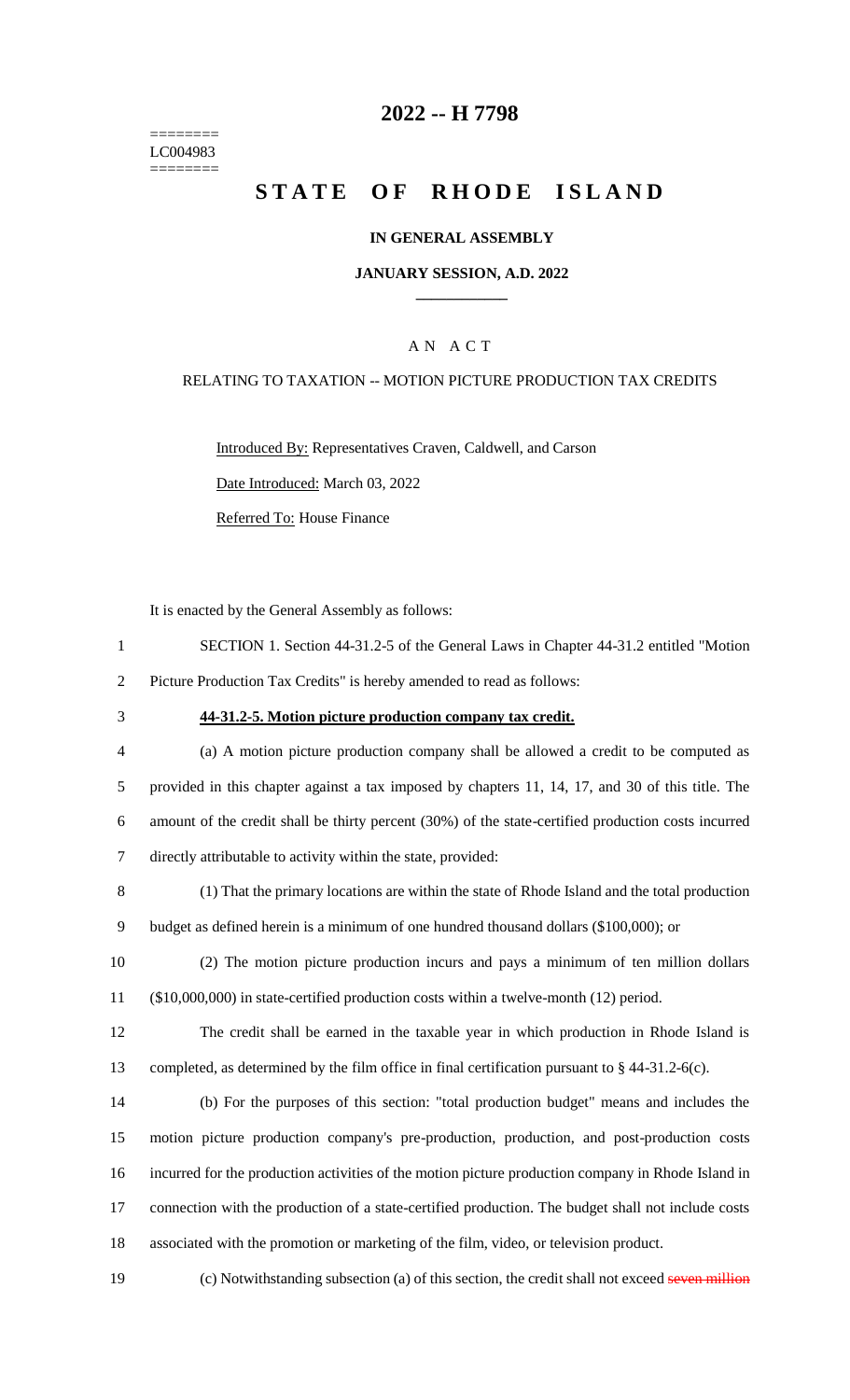1 dollars (\$7,000,000) ten million dollars (\$10,000,000) and shall be allowed against the tax for the taxable period in which the credit is earned and can be carried forward for not more than three (3) succeeding tax years. Pursuant to rules promulgated by the tax administrator, the administrator may 4 issue a waiver of the seven million dollars (\$7,000,000) ten million dollars (\$10,000,000) tax credit cap for any feature-length film or television series up to the remaining funds available pursuant to section (e) of this section.

 (d) Credits allowed to a motion picture production company, which is a subchapter S corporation, partnership, or a limited-liability company that is taxed as a partnership, shall be passed through respectively to persons designated as partners, members, or owners on a pro rata basis or pursuant to an executed agreement among such persons designated as subchapter S corporation shareholders, partners, or members documenting an alternate distribution method without regard to their sharing of other tax or economic attributes of such entity.

 (e) No more than fifteen million dollars (\$15,000,000) in total may be issued for any tax year beginning after December 31, 2007, for motion picture tax credits pursuant to this chapter and/or musical and theatrical production tax credits pursuant to chapter 31.3 of this title. After December 31, 2019, no more than twenty million dollars (\$20,000,000) in total may be issued for any tax year for motion picture tax credits pursuant to this chapter and/or musical and theater production tax credits pursuant to chapter 31.3 of this title. Said credits shall be equally available to motion picture productions and musical and theatrical productions. No specific amount shall be set aside for either type of production.

 (f) Exclusively for tax year 2022, the total amount of motion picture tax credits issued pursuant to this section and/or musical and theatrical production tax credits pursuant to chapter 31.3 of this title shall not exceed thirty million dollars (\$30,000,000).

 (g) Beginning in tax year 2023, the total amount of motion picture tax credits issued 25 pursuant to this section and/or musical and theatrical production tax credits pursuant to chapter 31.3

26 of this title shall not exceed forty million dollars (\$40,000,000).

SECTION 2. Section 44-31.2-11 of the General Laws in Chapter 44-31.2 entitled "Motion

Picture Production Tax Credits" is hereby repealed.

**44-31.2-11. Sunset.**

No credits shall be issued on or after July 1, 2027, unless the production has received initial

certification under § 44-31.2-6(a) prior to July 1, 2027.

SECTION 3. This act shall take effect upon passage.

#### ======== LC004983 ========